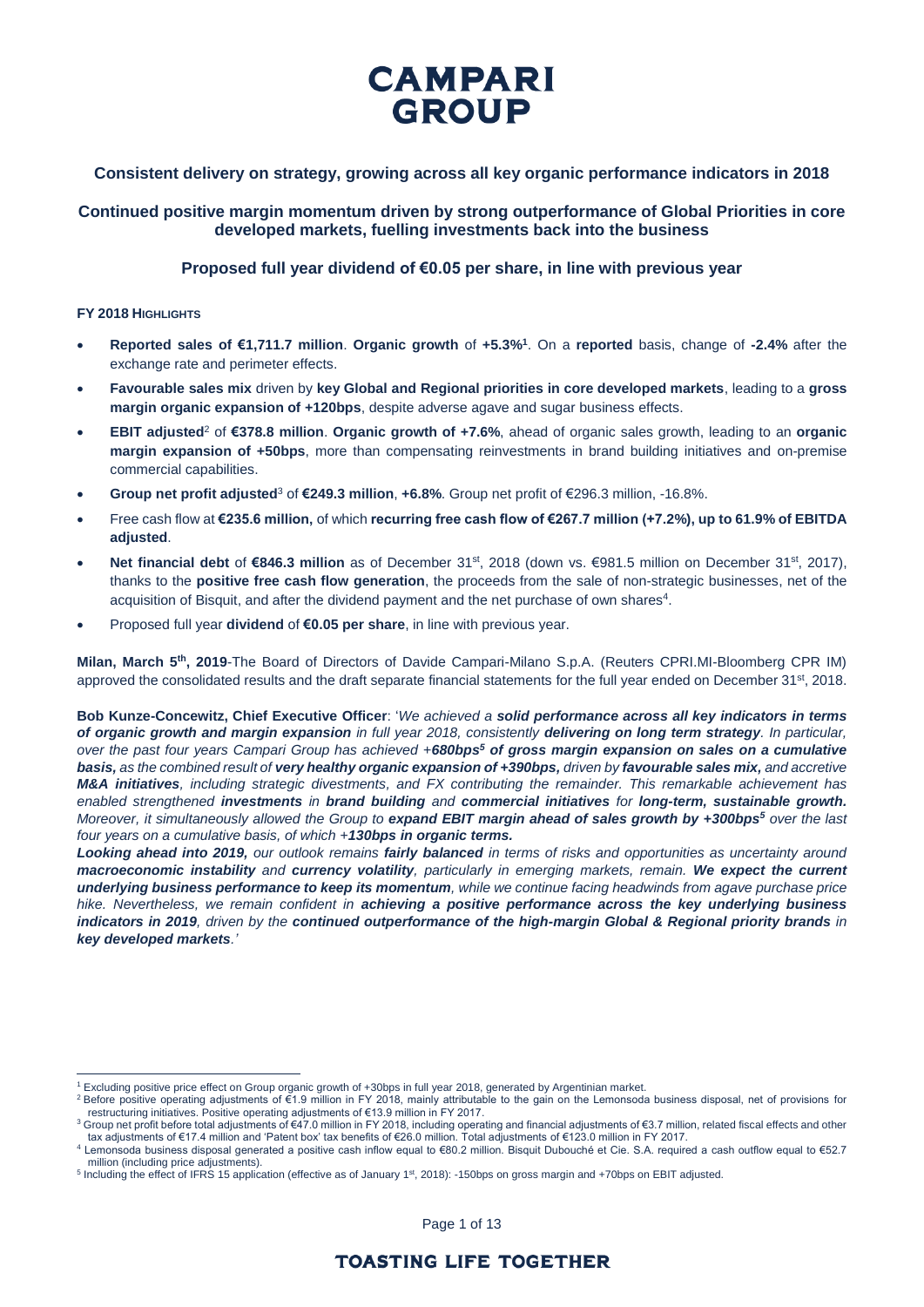

#### **SUMMARY FINANCIAL INFORMATION FOR THE FULL YEAR ENDED 31 DECEMBER 2018**

|                                                    | FY 2018            | FY 2017 <sup>6</sup> | <b>Reported</b> | Organic | <b>Forex</b> | <b>Perimeter</b> |
|----------------------------------------------------|--------------------|----------------------|-----------------|---------|--------------|------------------|
|                                                    | $\epsilon$ million | $\epsilon$ million   | change          | change  | impact       | impact           |
| <b>Net sales</b>                                   | 1,711.7            | 1,753.4              | $-2.4%$         | 5.3%    | $-4.2%$      | $-3.4%$          |
| <b>Gross profit</b>                                | 1,028.1            | 1,012.3              | 1.6%            | 7.5%    | $-4.3%$      | $-1.6%$          |
| % on sales                                         | 60.1%              | 57.7%                |                 |         |              |                  |
| <b>EBIT adjusted<sup>2</sup></b>                   | 378.8              | 380.5                | $-0.4%$         | 7.6%    | $-3.3%$      | $-4.7%$          |
| % on sales                                         | 22.1%              | 21.7%                |                 |         |              |                  |
| <b>EBIT</b>                                        | 380.7              | 394.3                | $-3.5%$         |         |              |                  |
| Group net profit adjusted $3$                      | 249.3              | 233.4                | 6.8%            |         |              |                  |
| Group net profit                                   | 296.3              | 356.4                | $-16.8%$        |         |              |                  |
| <b>EBITDA adjusted<sup>2</sup></b>                 | 432.6              | 437.6                | $-1.1%$         | 6.8%    | $-3.5%$      | $-4.4%$          |
| % on sales                                         | 25.3%              | 25.0%                |                 |         |              |                  |
| <b>EBITDA</b>                                      | 434.5              | 451.4                | $-3.8%$         |         |              |                  |
| Free cash flow, of which:                          | 235.6              | 227.0                | 3.8%            |         |              |                  |
| Recurring free cash flow                           | 267.7              | 249.7                | 7.2%            |         |              |                  |
| Net financial debt at the end of the period        | 846.3              | 981.5                |                 |         |              |                  |
| Proposed full year dividend per share $(\epsilon)$ | 0.05               | 0.05                 |                 |         |              |                  |

#### **GUIDANCE FOR 2019**

**The outlook remains fairly balanced in terms of risks** and **opportunities**: the underlying business performance is expected to **keep its current momentum**, despite **uncertain macroeconomic scenarios** and the **continued volatility** in some emerging markets.

The **key high-margin combinations of Global and Regional Priorities in core developed markets** are expected to continue supporting sales mix improvement and organic gross margin expansion, offsetting the negative agave purchase price effect, which will remain at an elevated level due to the strong trend of the tequila category.

**Current trend in EBIT organic margin expansion is expected to continue**, supported by **gross margin accretion**, after reinvestments into the business, particularly the **Group's on-premise capabilities** and **brand houses development**.

With regards to the overall results, **FX and perimeter** effects, driven by the continued volatility in some currencies and the tailend effect of the previous year's transactions, are expected to be **less adverse** during the year vs. FY2018.

Moreover, Net profit reported in 2019 is expected to benefit from net positive adjustments of approximately €14 million overall, due to fiscal benefits coming from the 'Patent box' tax relief in Italy, in what will be its fifth and final year, for an estimated amount of approximately €26 million in line with 2018, which will more than offset provisions for the completion of certain reorganizational projects for an estimated amount of €(16) million and corresponding fiscal effects of approximately €4 million.

#### **REVIEW OF FULL YEAR 2018 RESULTS**

 $\overline{a}$ 

In 2018, **Group sales** reached **€1,711.7 million**, showing an **organic increase of +5.3%**, with **profit indicators growing ahead of sales** on the back of a **favourable sales mix by brand and market,** driven by the **Global Priority brands (+8.9%)**. Concomitantly, **on a reported basis,** Group sales were down by **-2.4%** as the **positive organic performance of the business** was more than offset by the combined effects of **forex (-4.2%** or **-€73.5 million)**, driven by the strengthened Euro against all Group currencies, and **perimeter (-3.4%** or **-€60.2 million)**, driven by the sale of non-core businesses (in particular Carolans and Lemonsoda) and agency brands distribution termination, partially offset by the Bisquit acquisition.

**Gross profit** reached **€1,028.1 million** (60.1% of net sales), up by +1.6% on a reported basis (+230bps accretion). The **organic growth** was +**7.5%**, ahead of sales, generating an **organic margin expansion** of **+120 bps**, driven by the

Page 2 of 13

<sup>&</sup>lt;sup>6</sup> FY 2017 results restated according to IFRS15 implementation as of January 1<sup>st</sup>, 2018.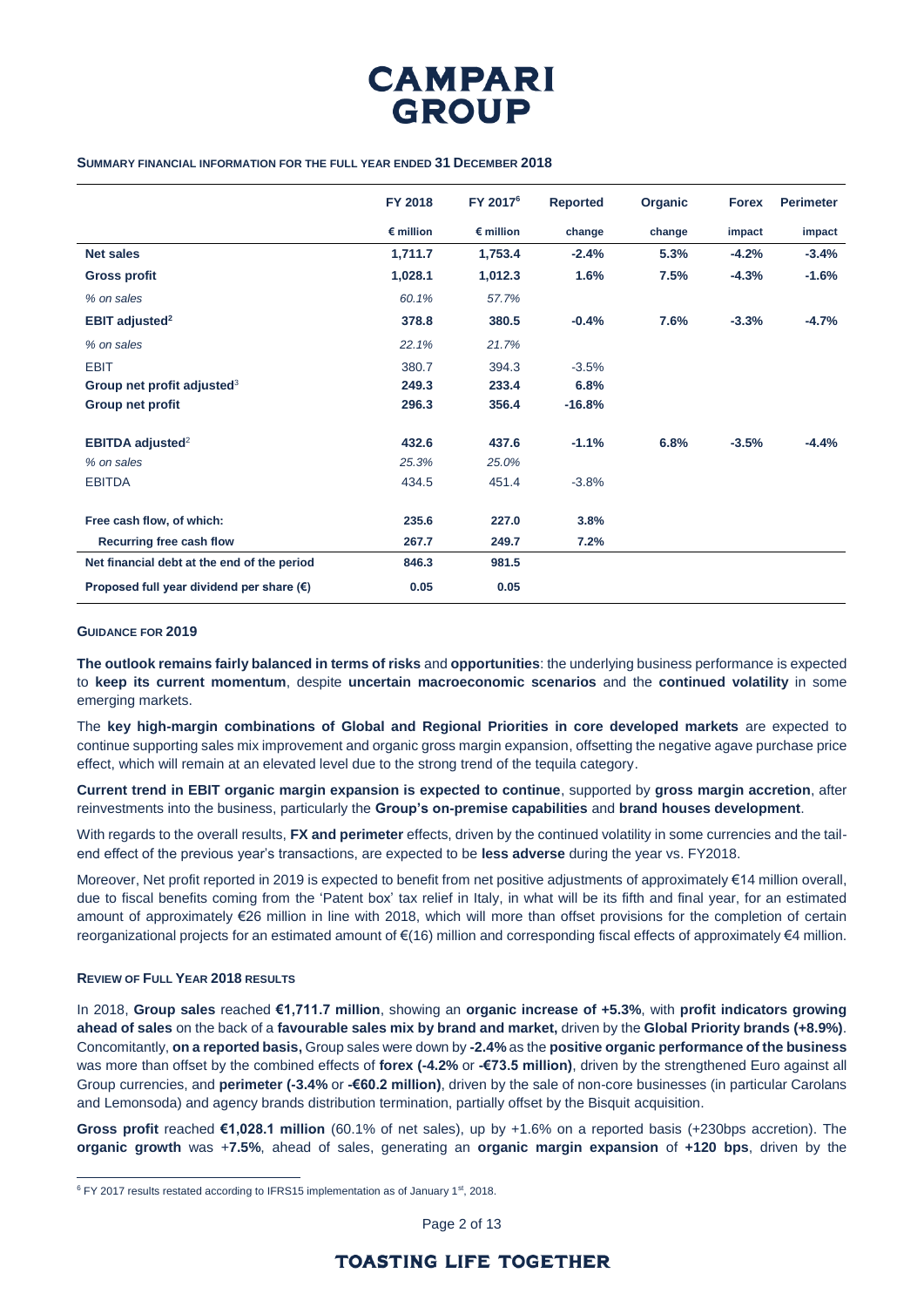outperformance of key high-margin global and regional priorities in core developed markets, offsetting the dilutive effect of both the adverse agave purchase price, progressively more impactful over the last part of the year, and the losses on sugar business.

**Advertising and Promotion spending (A&P)** reached **€289.2 million** (16.9% of net sales), up by +3.3% in value on a reported basis. The **organic growth** was **+7.8%**, reflecting **higher marketing investments in brand building initiatives,**  particularly behind global brands (Aperol, Campari, SKYY, Wild Turkey and Grand Marnier).

**CAAP** (Contribution after A&P) reached **€738.9 million** (43.2% of net sales), up by +0.9% in value on a reported basis (up **organically** by **+7.4%**).

**Structure costs**, i.e. selling, general and administrative costs, totalled **€360.1 million** (21.0% of net sales), up by +2.3% in value on a reported basis. The **organic growth** was +**7.1%**, reflecting selective strengthening of both the Group's on-premise commercial capabilities and the Global Travel Retail channel.

**EBITDA adjusted** was **€432.6 million** (25.3% of net sales), down by -1.1% in value on a reported basis, mainly due to negative FX and perimeter effects, offsetting a **solid organic growth of +6.8%**.

**EBIT adjusted** was **€378.8 million** (22.1% of net sales), showing a slight decline equal to -0.4% in value on a reported basis (+40bps accretion). The **organic growth** was **+7.6%**, ahead of sales growth, leading to **a margin accretion of +50bps**, thanks to positive gross margin expansion, more than offsetting higher investments in brand building and business infrastructure.

**Operating adjustments** were positive by **€1.9 million**, mainly attributable to the gain on the Lemonsoda business disposal (€38.5 million), net of provisions for restructuring initiatives<sup>7</sup> .

**EBITDA** reached **€434.5 million** (25.4% of net sales), down -3.8% in value on a reported basis, after the exchange rate and perimeter effects.

**EBIT** reached **€380.7 million** (22.2% of net sales), down -3.5% in value on a reported basis, after the exchange rate and perimeter effects.

**Net financial charges** were **€33.8 million**, down by €6.3 million (€40.0 million in 2017), thanks to a reduction in the average indebtedness (€1,144.0 million in 2017 vs. €925.4 million in 2018) and forex.

**Positive financial adjustments** of €1.8 million, mainly related to some minor financial assets sale<sup>8</sup>.

**Group pre-tax profit adjusted** came in **€347.1 million,** up **+2.8%** in value on a reported basis**. Group pre-tax profit** was **€350.8 million**, up **+7.4%** in value on a reported basis.

**Tax expenses** totalled **€54.5 million, including** the **'Patent box' one-off tax benefit of €26.0 million**, as well as other fiscal adiustments.

**Group net profit adjusted reached €249.3 million**, up **+6.8%** in value on a reported basis**. Group net profit was €296.3 million,** down **-16.8%** in value on a reported basis, due to a challenging comparison base which benefitted from significant positive adjustments**.**

**Free cash flow was €235.6 million overall in 2018**. The **recurring free cash flow amounted to €267.7 million (+7.2%),**  up to **61.9% of EBITDA adjusted**, from 57.1% in full year 2017.

Net financial debt stood at €846.3 million as of December 31st, 2018, down from €981.5 million as of December 31st, 2017, thanks to the positive free cash flow generation, the proceeds from the sale of the Lemonsoda business, net of the acquisition of Bisquit, the dividend payment and the net purchase of own shares<sup>9</sup>.

**Net debt to EBITDA pro-forma ratio** was **1.9 times as of December 31 st, 2018** (vs 2.0 times as of December 31st, 2017).

#### **REVIEW OF CONSOLIDATED SALES FOR THE FULL YEAR 2018**

 $\overline{a}$ 

Looking at sales by region, the **Americas** (43.5% of total Group sales) posted an **overall change** of **-5.0**%, with an **organic growth** of **+3.9%**, an exchange rate impact of -7.2% and a perimeter effect of -1.7%. Regarding **North America** (growing organically at **+6.7%**), the **US,** the **Group's largest market** (26.0% of total Group sales) registered a **positive organic performance of +4.4**%, driven by the **double-digit growth** of **Espolòn**, **Aperol** and **Campari**, as well as the **positive trends**

Page 3 of 13

<sup>7</sup> In 2017 positive operating adjustments of €13.9 million, mainly due to Carolans and Irish Mist disposal gain, equal to €49.7 million, net of transaction costs and provisions for restructuring projects.

<sup>8</sup> Negative financial adjustments of €(24.8) million in 2017, attributable to a one-off liability management transaction completed in April 2017.

<sup>9</sup> Lemonsoda business disposal of €80.2 million, inclusive of price adjustments. Bisquit Cognac acquisition for €52.7 million, inclusive of price adjustments.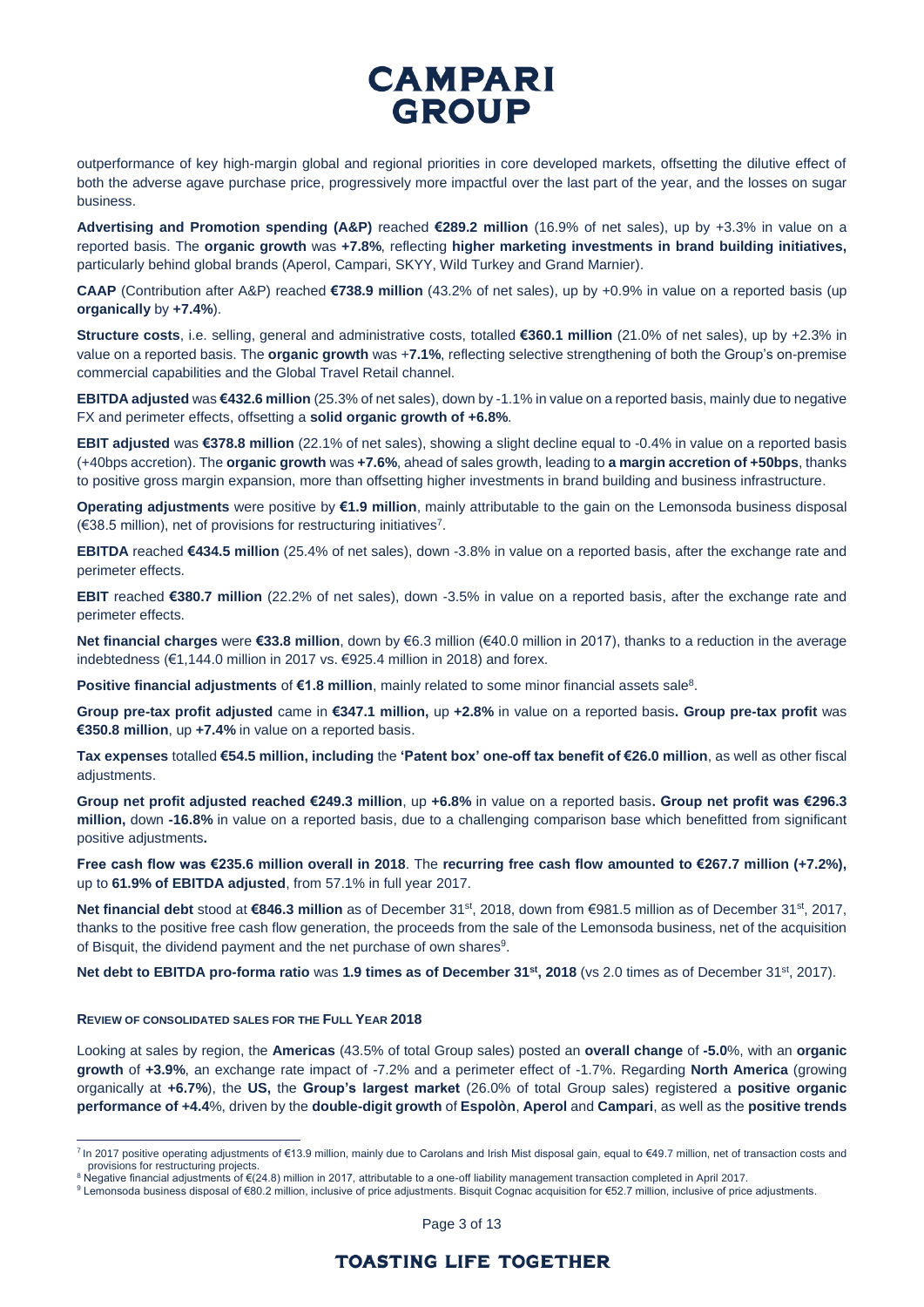

of **Wild Turkey**, **Grand Marnier** and the **Jamaican rums**. This result helped offset the **decline** in **SKYY**, whose shipments continued to be affected by destocking, although the **gap** to the more favourable consumption trends **is attenuating**. Sales in **Jamaica** (5.3% of total Group sales) **registered an organic change of +14.4%**, mainly driven by the **consistent** and **sustained growth** of **Wray&Nephew Overproof**, **Campari**, **Appleton Estate** and local brands such as **Magnum Tonic Wine. North America's other markets grew organically +10.5%,** with **Canada** (3.2% of total Group sales) up **+4.1%** thanks to solid growth of **Forty Creek, Aperol, Appleton Estate**, **Espolòn, Campari** and **Wild Turkey**, and **Mexico** (2.2% of total Group sales) up **+16.1%** largely driven by **SKYY ready-to-drink, SKYY, Aperol, Riccadonna** and **Espolòn.** Regarding **South America** (organic change **-11.3%**), sales in **Brazil** (3.0% of total Group sales) registered an **organic decline of -2.8%**, due to **macroeconomic weakness,** caused by **political instability** and **high unemployment rates**. The weakness in local brands and SKYY was partly mitigated by good growth in **Aperol, Campari** and **Cynar**. Sales in **Argentina** (1.2% of total Group sales) **registered an organic change of -32.4%**<sup>10</sup> , due to a deterioration in the macroeconomic conditions and tightened credit policies. The volume declines in core brands **Campari** and **Cinzano Vermouth** were partly mitigated by the favourable trends in **Aperol** and **SKYY**. **South America's other markets** grew organically **+29.7%**, thanks to **Peru (+41.8% organically)**, driven by **Riccadonna, Jamaican rums, SKYY** and **Aperol.**

Sales in **Southern Europe, Middle East and Africa**<sup>11</sup> (28.0% of total Group sales) posted an **overall change** of **-4.3%**, with an **organic growth** of **+4.9%**, an exchange rate impact of -0.1% and a perimeter effect of -9.1%. The **performance** in the **Italian market** (20.8% of total Group sales) **registered very solid organic growth of +3.6%**, driven by the double-digit growth in **Aperol** (**+15.3%**) and the **solid growth in Campari (+7.4%)** as well as positive trends in **Braulio, Espolòn** and **SKYY**, offsetting some softness in **Crodino**, **Campari Soda** and **Cinzano sparkling wines.** The **region's other markets** (7.2% of Group net sales) **showed very satisfactory organic growth (+9.4%)**, mainly driven by **France** (**+10.0%**), **Spain** (**+6.7%**) and **Nigeria** (**+54.4%**). **South Africa** was slightly negative due to the difficult comparison base, which was positively influenced by the start of the new distribution organisation in 2017. **Global Travel Retail** grew by **+10.2%** driven by **Aperol**, **Wild Turkey bourbon, Grand Marnier**, **Braulio, Appleton Estate** and **Bulldog.**

Sales in **North, Central and Eastern Europe** (21.0% of total Group sales) **increased overall** by **+3.4%**, with an **organic change** of **+6.2%**, an exchange rate impact of -2.3% and a perimeter effect of -0.5%. **Germany** (9.8% of total Group sales) registered **very satisfactory organic growth (+6.5%)**, mainly driven by **Aperol (+22.6%)** and **Campari (+13.9%)** as well as the positive trends from **Bulldog** and **Grand Marnier**. Sales in the **UK** (1.9% of total Group sales) registered an **organic growth of +19.1%**, driven by **Aperol (+56.0%)**, **Campari (+39.3%), Bulldog (+24.8%)**, **Appleton Estate (+25.4%)** and **Wray&Nephew Overproof (+12.6%).** Sales in **Russia** (2.9% of total Group sales) registered an **organic change of -11.4%**, impacted by both the continued **market volatility** and an **unfavourable comparison base**. **Mondoro sparkling wine**, **Aperol** and **Campari** continued to grow, although unable to offset declines in the core **Cinzano** portfolio. The **region's other markets**  (6.4% of total Group sales) registered an **overall positive organic growth (+13.0%)**, thanks to **Austria**, **Benelux, Switzerland** and **Eastern Europe**, mainly driven by **Aperol**.

Sales in **Asia Pacific** (7.5% of total Group sales) **increased overall** by **+5.8%**, with an **organic change** of **+12.9%**, an exchange rate impact of -7.2% and neglectable perimeter effect. **Australia** (5.2% of total Group sales) **grew organically by +10.5%**, with key brands outperforming the market. Particularly, the outperformance was driven by **Wild Turkey bourbon**, boosted by the introduction of the new premium extension **Wild Turkey Longbranch**, **Wild Turkey ready-to-drink**, **Espolòn**, **GlenGrant**, **SKYY, Campari** and **Frangelico. Aperol** continued its **double-digit trend**. The **region's other markets** (2.3% of total Group sales) **were up organically by +18.8%**, mainly driven by the positive performance of **Japan** and **China**.

**Global Priority brands** (55.8% of total Group sales) **grew organically by +8.9%**. **Aperol, the Group's largest brand, was up by +28.1%**, driven by the continued solid growth in the brand's core established markets (**Italy**, **Germany, Austria** and **Switzerland**), and the **strong double-digit growth** in **high potential** and **seeding markets** such as the **US** (**the brand's 3rd largest market by value**), the **UK, Spain, France**, **Global Travel Retail, Australia**, **Eastern European** and **Scandinavian**  markets, **Canada**, **Brazil**, **Argentina** and **Chile**. **Campari** continued its positive momentum, up **+5.1% organically,** driven by **solid growth** in the core market of **Italy** as well as double-digit growth in the **US** (**the brand's 2nd largest market by value**), **Germany,** the **UK, Russia, Nigeria, Canada** and **Jamaica**. Campari brand organic growth would have been +11.7% excluding the Argentinian market where the brand was hindered by a double-digit volume decline. **SKYY** sales registered an **organic change of -8.1%**, due to **weakness** in the **US market**, as the brand continues to be impacted by destocking activity, with the **gap between the brand's sales and more positive consumption data progressively reducing**, as well as continued strong

 $\overline{a}$ 

Page 4 of 13

<sup>&</sup>lt;sup>10</sup> Following the inclusion of Argentina into the cluster of hyperinflationary economies, sales organic change in this country in the FY 2018 has been calculated to reflect only the volume change, therefore excluding the price effect and the revaluation component required by IAS 29 (both included in FX effect).<br><sup>11</sup> Including Global Travel Retail.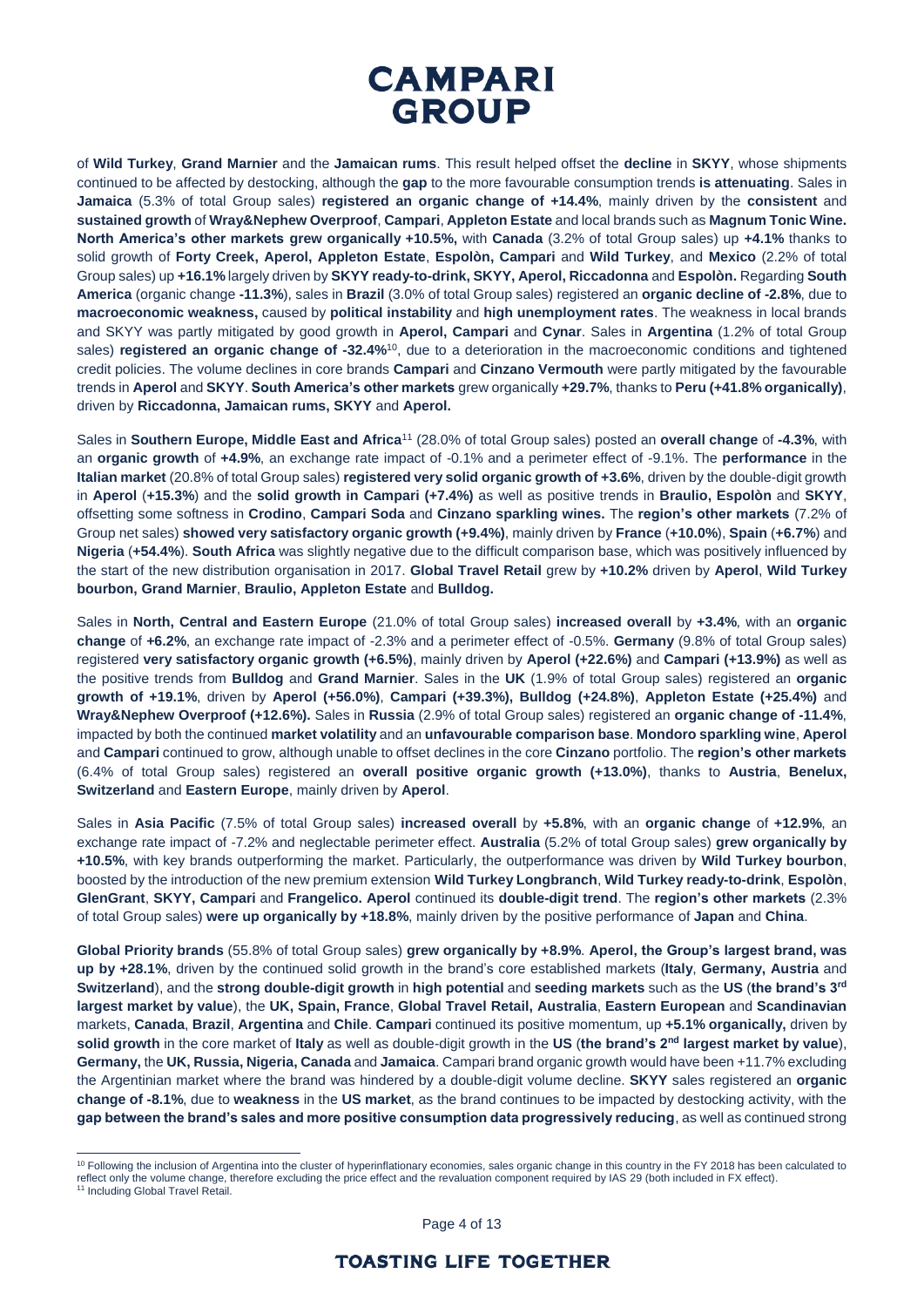

competitive pressure and reduced innovation in infusions. In the international markets, the **positive results** achieved in **Argentina**, **Australia, China, Mexico, Italy** and the **UK** offset the declines in **Brazil**, **Global Travel Retail** and **Germany**. **Wild Turkey** and **American Honey** registered a **positive organic change of +7.0%**, driven by the solid growth of **Wild Turkey bourbon (+8.4%)**. The core **US market continued its positive trend**, with very positive sales mix driven by premium expressions (such as newly launched **Wild Turkey Longbranch**, **Russell's Reserve** and **Master's Keep Revival**). **Australia** and **Japan** also registered a **sustained growth**. **American Honey** registered a positive performance as well. **Grand Marnier grew organically by +5.2%**, benefitting from the new marketing campaign and the redefined drinking strategy. The brand **grew positively in the core US market**, **Global Travel Retail**, European markets such as **Germany**, **Italy**, **Belgium** and **Austria**, as well as **China**, albeit off a small base. The **Jamaican rums**, including **Appleton Estate** and **Wray&Nephew Overproof**, showed very satisfactory organic growth of **+8.3%**. **Wray&Nephew Overproof** grew by **+12.3%**, driven by the core markets of **Jamaica**, the **US** and the **UK**. **Appleton Estate** was up **+6.3%**, mainly driven by the **US**, **Canada** and **Jamaica**.

**Regional Priorities** (16.8% of total Group sales) **grew** by **+2.8% organically**. **Espolòn** was up by **+26.1%**, **benefitting from the strong double-digit growth in the core US market (+30.6%)**. **Bulldog** was up by **+7.2%,** driven by the **UK**, **Germany, Italy** and **Portugal**. **GlenGrant** registered an **organic decline** of **-5.7%** as weak results in **Italy**, **France, Global Travel Retail** and **Germany** were only partially mitigated by **positive trends** in the **US, South Africa** and **Australia,** reflecting the strategic refocus of the portfolio to higher-margin and longer-aged premium expressions. **Forty Creek grew** by **+8.5%**, with a **strong growth** in the **core market** of **Canada**, compensating some weakness in the **US**. The **Italian bitters and liqueurs** showed an **organic change** of **-1.2%**, as the positive result of **Braulio** was more than offset by the soft performances of **Averna** and **Frangelico.** Overall **Cynar** was flattish**. Cinzano** showed an **overall decline** (**-8.7%**), due to the weakness of **Cinzano sparkling wine** in core markets of Russia and Italy, as well as a soft performance of **Cinzano vermouth** in both Russia and Argentina. **Other sparkling wines** (**Riccadonna** and **Mondoro**) increased organically by **+9.2%**, driven by **France** and **Peru** (Riccadonna) and **Russia** (Mondoro).

**Local Priorities** (12.2% of total Group sales) **showed an organic change of -1.5%**. **Campari Soda** decreased by **-1.0%**, due to the weakness in the core Italian market. **Crodino** registered a soft performance (**-2.9%**), impacted by a tough comparison base due to previous year's innovation pipeline in the core Italian market while the international markets registered solid growth, albeit off a small base. The **Brazilian brands** were negative (**-6.2%**), impacted by weakness in the local market. The **Wild Turkey ready-to-drink** range was up by **+5.6%** thanks to a good performance in the core Australian market.

#### **OTHER EVENTS AND RESOLUTIONS**

**IFRS 16-Leases**. The new accounting standard IFRS 16, to be implemented as of fiscal year 2019, introduces a single accounting model for leases in the financial statements of tenants. The lessee recognizes an asset, which represents the right to use the underlying leased asset, and a liability, which reflects the obligation to pay the lease instalments. Furthermore, the nature of the costs related to the leases will change, as IFRS 16 will replace the accounting on a straight-line basis of the costs for operating leases with the amortization of the right of use and the financial charges arising from the lease as net borrowing.

The estimated effects of the IFRS 16 application on the key performance indicators and on the net financial debt, calculated based on the Group's current assessment of its outstanding lease contracts as of December 31<sup>st</sup>, 2018, are shown in the appendix.

The impacts showed have to be considered as preliminary estimates. Moreover, different values could be determined in 2019 as a result of new lease contracts.

**Dividend**. The Board of Directors voted to propose to the Shareholders' meeting a full year dividend of €0.05 for the fiscal year 2018 per share, in line with the previous year.

The cash dividend will be payable on April 25<sup>th</sup>, 2019 (the detachment date of the coupon n. 3 will be April 23<sup>rd</sup>, 2019 pursuant to the Borsa Italiana calendar, with a record date April 24<sup>th</sup>, 2019). The Board of Directors therefore agreed to convene the ordinary Shareholders Meeting on April 16<sup>th</sup>, 2019 to approve the separate financial statements for the full year ended December 31<sup>st</sup>, 2018.

**Own shares**. The Board of Directors approved a resolution to be presented to the Shareholders' meeting to allow the purchase and/or the sale of own shares in the market, mainly aimed at the replenishment of the reserve of own shares to serve stock option plans for the Group's management, according to the limits and procedures provided by the applicable laws and regulations. The authorisation will remain valid until June 30<sup>th</sup>, 2020.

Page 5 of 13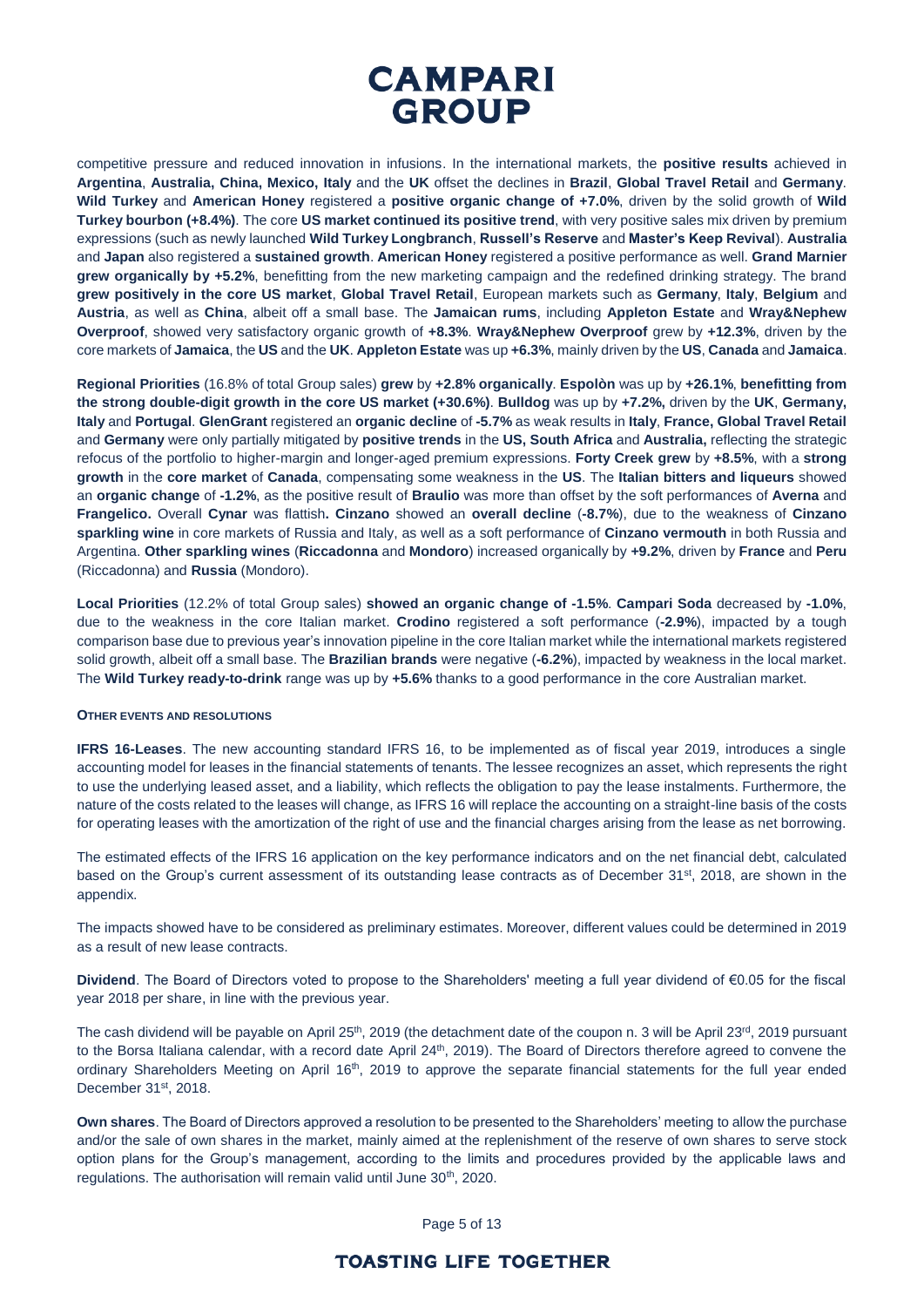**Stock options.** The Board of Directors has approved a resolution to be presented to the Shareholders' meeting approving a stock option plan pursuant to article 114-bis of the Consolidated Law on Financial Intermediation, and in accordance with the stock option Regulation in effect, that does not concern the company's directors, granting the relevant bodies the authorization for the plan execution by June  $30<sup>th</sup>$ , 2020.

**Remuneration Report**. The Board of Directors approved a resolution to be presented to the Shareholders' meeting for approval of the Remuneration Report of officers in accordance to article 123-ter, of legislative decree 58 of February 24<sup>th</sup>, 1998.

**Non-financial Declaration**. The Board of Directors approved the non-financial declaration for the fiscal year ending December 31<sup>st</sup>, 2018, in accordance with Legislative Decree No. 254/2016 implementing Directive 2014/95/EU.

#### **FILING OF DOCUMENTATION**

The annual financial report and the non-financial declaration at 31 December 2018 will be made available to the general public at the Company's head office and on the 1INFO circuit for the storage of Regulated Information, operated by Computershare [\(www.1Info.it\)](http://www.1info.it/) within the limits expressed by the law. The documentation will also be available in the 'Investors' section of the websit[e www.camparigroup.com/en](http://www.camparigroup.com/en) and by all other means allowed by applicable regulations.

*The Executive responsible for preparing Davide Campari-Milano S.p.A.'s financial reports, Paolo Marchesini, certifies-pursuant to article 154-bis, paragraph 2 of the Legislative Decree 58/1998-that the accounting disclosures in this statement correspond to the accounting documents, ledgers and entries.* 

#### *Disclaimer*

*This document contains forward-looking statements that relate to future events and future operating, economic and financial results of Campari Group. By their nature, forward-looking statements involve risk and uncertainty because they depend on the occurrence of future events and circumstances. Actual results may differ materially from those reflected in forwardlooking statements due to a variety of factors, most of which are outside of the Group's control. It should be noted that the company's accounts and consolidated results are currently subject to auditing.*

Page 6 of 13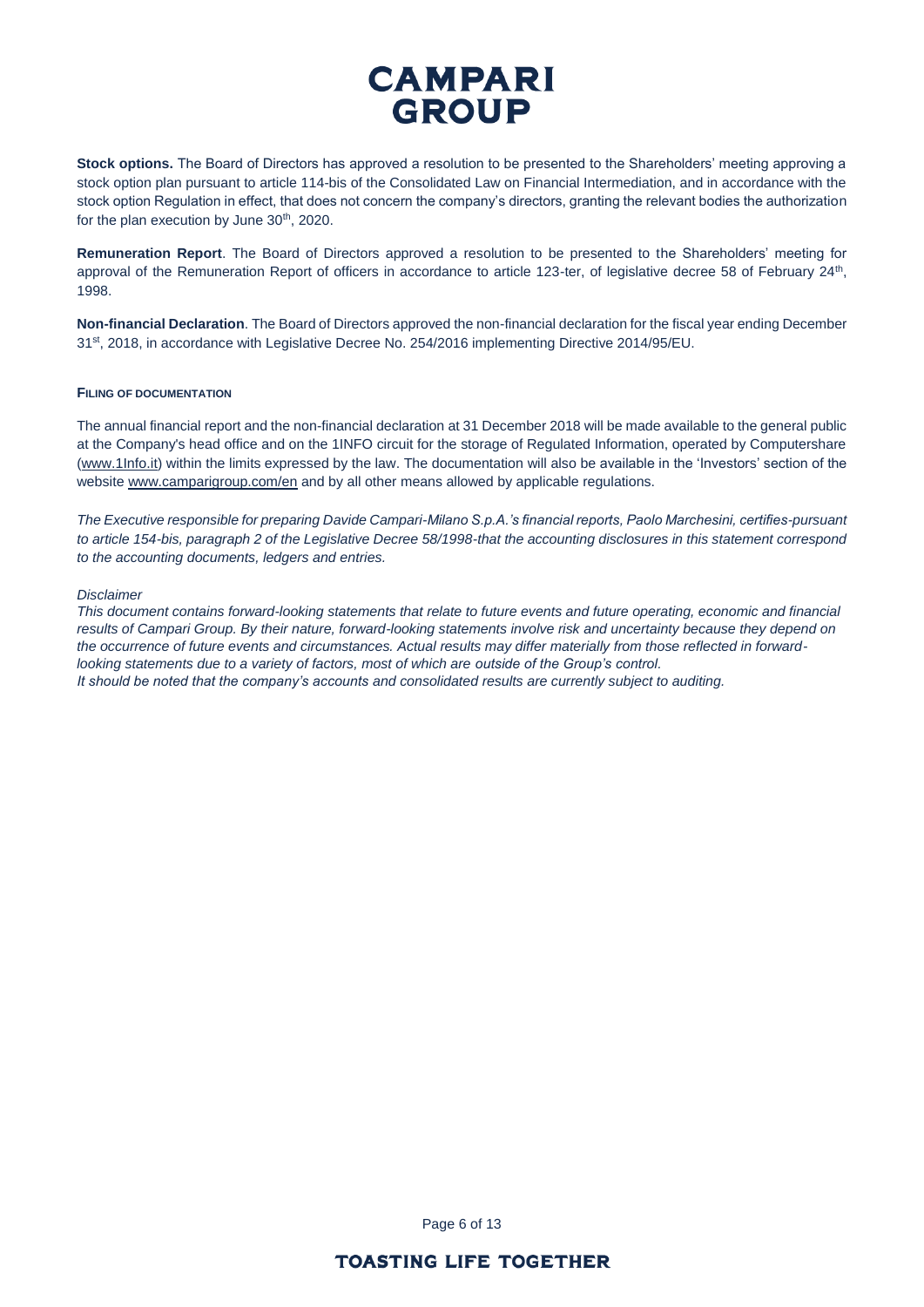#### **ANALYST CONFERENCE CALL**

At **1:00 pm (CET) today, March 5th, 2019**, Campari Group's management will hold a conference call to present the Group's results for the Full Year 2018. To participate, please dial one of the following numbers:

- **from Italy: 02 80 58 811**
- **from abroad: + 44 1212 818003**

The **presentation slides** can be downloaded before the conference call from the main investor relations page on Campari Group's website, at [http://www.camparigroup.com/en/investors.](http://www.camparigroup.com/en/investors) A **recording of the conference call** will be available from today, March 5<sup>th</sup>, until Tuesday, March 12<sup>th</sup>, 2019.

To listen to it, please call the following numbers:

- **from Italy: 02 72495**
- **from abroad: +44 1212 818005**

(Access code: **900#**).

#### **FOR FURTHER INFORMATION**

| <b>Investor Relations</b>       |                         |                                    |
|---------------------------------|-------------------------|------------------------------------|
| Chiara Garavini                 | Tel. +39 02 6225 330    | Email: chiara.garavini@campari.com |
| Jing He                         | Tel. +39 02 6225 832    | Email: jing.he@campari.com         |
| <b>Thomas Fahey</b>             | Tel. +44 (0)20 31009618 | Email: thomas.fahey@campari.com    |
|                                 |                         |                                    |
| <b>Corporate Communications</b> |                         |                                    |
| <b>Enrico Bocedi</b>            | Tel. +39 02 6225 680    | Email: enrico.bocedi@campari.com   |
|                                 |                         |                                    |

http://www.camparigroup.com/en/investor http://www.camparigroup.com/en <http://www.youtube.com/campariofficial> <https://twitter.com/GruppoCampari>

#### Visit *[Our Story](https://youtu.be/ilNVsU9Cigo)*

#### **ABOUT C[AMPARI](http://www.camparigroup.com/en/index.shtml) GROUP**

Campari Group is a major player in the global spirits industry, with a portfolio of over 50 premium and super premium brands, spreading across Global, Regional and Local priorities. Global Priorities, the Group's key focus, include **Aperol, Campari, SKYY**, **Grand Marnier, Wild Turkey** and **Appleton Estate**. The Group was founded in 1860 and today is the sixth-largest player worldwide in the premium spirits industry. It has a global distribution reach, trading in over 190 nations around the world with leading positions in Europe and the Americas. Campari Group's growth strategy aims to combine organic growth through strong brand building and external growth via selective acquisitions of brands and businesses.

Headquartered in Milan, Italy, Campari Group owns 18 plants worldwide and has its own distribution network in 20 countries. Campari Group employs approximately 4,000 people. The shares of the parent company Davide Campari-Milano S.p.A. (Reuters CPRI.MI - Bloomberg CPR IM) have been listed on the Italian Stock Exchange since 2001. For more information: http://www.camparigroup.com/en Please enjoy our brands responsibly

**- Appendix to follow -**

Page 7 of 13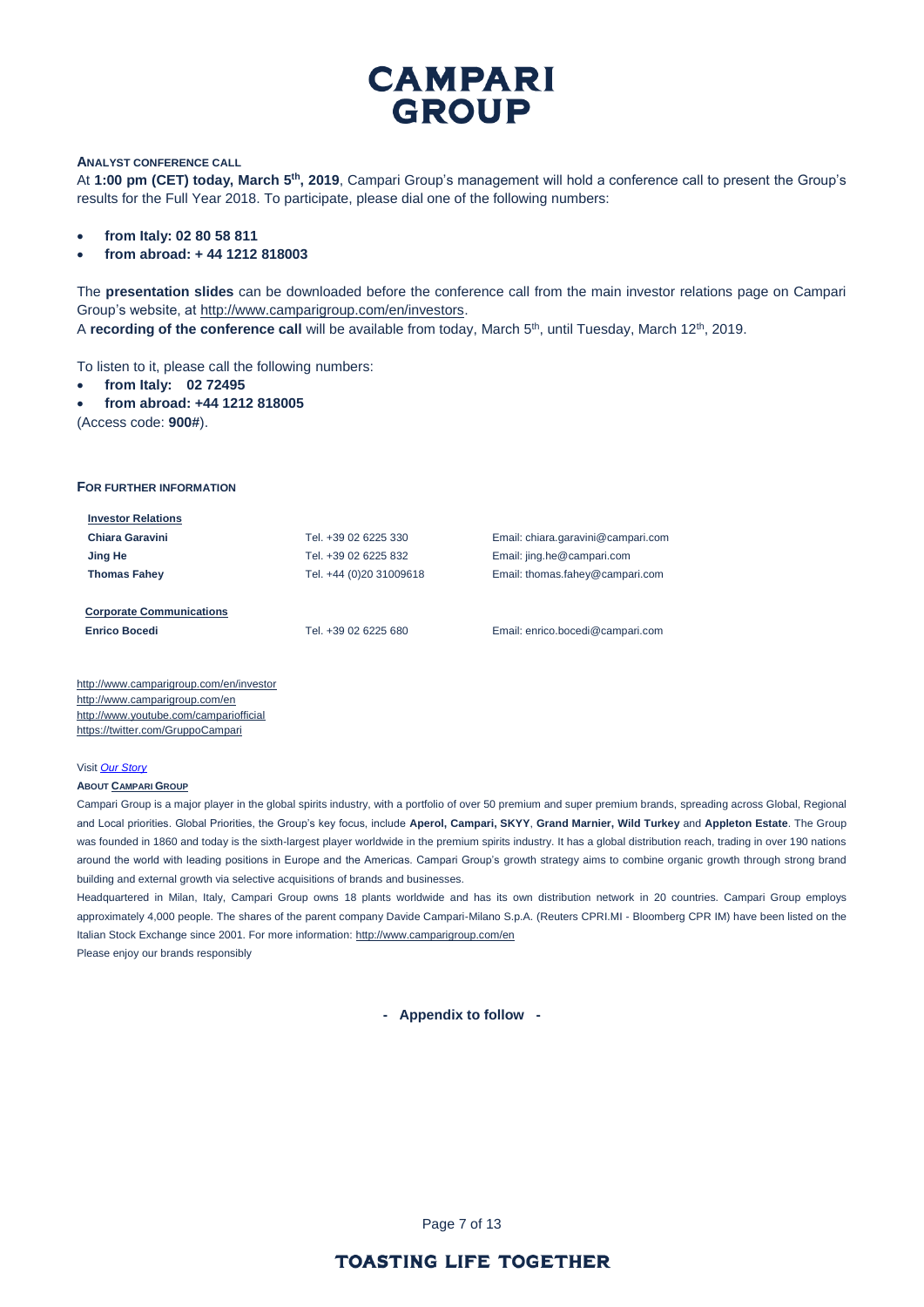## **CAMPARI GROUP**

### **Consolidated net sales by brand for the full year 2018**

|                            | % on Group<br>sales | % change, of which: |         |                                |                    |
|----------------------------|---------------------|---------------------|---------|--------------------------------|--------------------|
|                            |                     | total               | organic | <b>Exchange</b><br>rate effect | external<br>growth |
| <b>Global Priorities</b>   | 55.8%               | 4.7%                | 8.9%    | $-4.2%$                        | 0.0%               |
| <b>Regional Priorities</b> | 16.8%               | $-0.8%$             | 2.8%    | $-5.2%$                        | 1.6%               |
| <b>Local Priorities</b>    | 12.2%               | $-5.2%$             | $-1.5%$ | $-3.7%$                        | 0.0%               |
| Rest of portfolio          | 15.2%               | $-21.3%$            | 1.9%    | $-3.7%$                        | $-19.6%$           |
| <b>Total</b>               | 100.0%              | $-2.4%$             | 5.3%    | $-4.2%$                        | $-3.4%$            |

#### **Consolidated net sales by geographic area for the full year 2018**

|                                                 | 1 January-31 December<br>2018 |        | 1 January-31 December<br>2017 |        | $\%$    |
|-------------------------------------------------|-------------------------------|--------|-------------------------------|--------|---------|
|                                                 | $\epsilon$ million            | $\%$   | $\epsilon$ million            | %      | Change  |
| Americas                                        | 744.7                         | 43.5%  | 783.6                         | 44.7%  | $-5.0%$ |
| SEMEA (Southern Europe, Middle East and Africa) | 479.8                         | 28.0%  | 501.2                         | 28.6%  | $-4.3%$ |
| North, Central & Eastern Europe                 | 358.9                         | 21.0%  | 347.2                         | 19.8%  | 3.4%    |
| Asia Pacific                                    | 128.3                         | 7.5%   | 121.3                         | 6.9%   | 5.8%    |
| Total                                           | 1,711.7                       | 100.0% | 1.753.4                       | 100.0% | $-2.4%$ |

|                                                 | <b>Total</b> | <b>Organic</b> | <b>Exchange</b> | <b>External</b> |
|-------------------------------------------------|--------------|----------------|-----------------|-----------------|
| Breakdown of % change                           | % Change     | growth         | rate effect     | growth          |
| Americas                                        | $-5.0%$      | 3.9%           | $-7.2%$         | $-1.7%$         |
| SEMEA (Southern Europe, Middle East and Africa) | $-4.3%$      | 4.9%           | $-0.1%$         | $-9.1%$         |
| North, Central & Eastern Europe                 | 3.4%         | 6.2%           | $-2.3%$         | $-0.5%$         |
| Asia Pacific                                    | 5.8%         | 12.9%          | $-7.2%$         | 0.0%            |
| <b>Total</b>                                    | $-2.4%$      | 5.3%           | $-4.2%$         | $-3.4%$         |

### **Consolidated EBIT adjusted by geographic area for the full year 2018**

|                                                    | 1 January-31 December<br>2018 |               | 1 January-31 December<br>2017 |        | change  | change    |
|----------------------------------------------------|-------------------------------|---------------|-------------------------------|--------|---------|-----------|
|                                                    | $\epsilon$ million            | $\frac{9}{6}$ | $\epsilon$ million            | %      | % total | % organic |
| Americas                                           | 161.5                         | 42.6%         | 171.1                         | 45.0%  | $-5.6%$ | 3.7%      |
| SEMEA (Southern Europe, Middle East and<br>Africa) | 83.6                          | 22.1%         | 86.2                          | 22.7%  | $-3.0%$ | 5.6%      |
| North, Central & Eastern Europe                    | 115.1                         | 30.4%         | 107.1                         | 28.1%  | 7.5%    | 12.1%     |
| Asia Pacific                                       | 18.7                          | 4.9%          | 16.2                          | 4.2%   | 15.5%   | 29.4%     |
| <b>Total</b>                                       | 378.8                         | 100.0%        | 380.5                         | 100.0% | $-0.4%$ | 7.6%      |

Page 8 of 13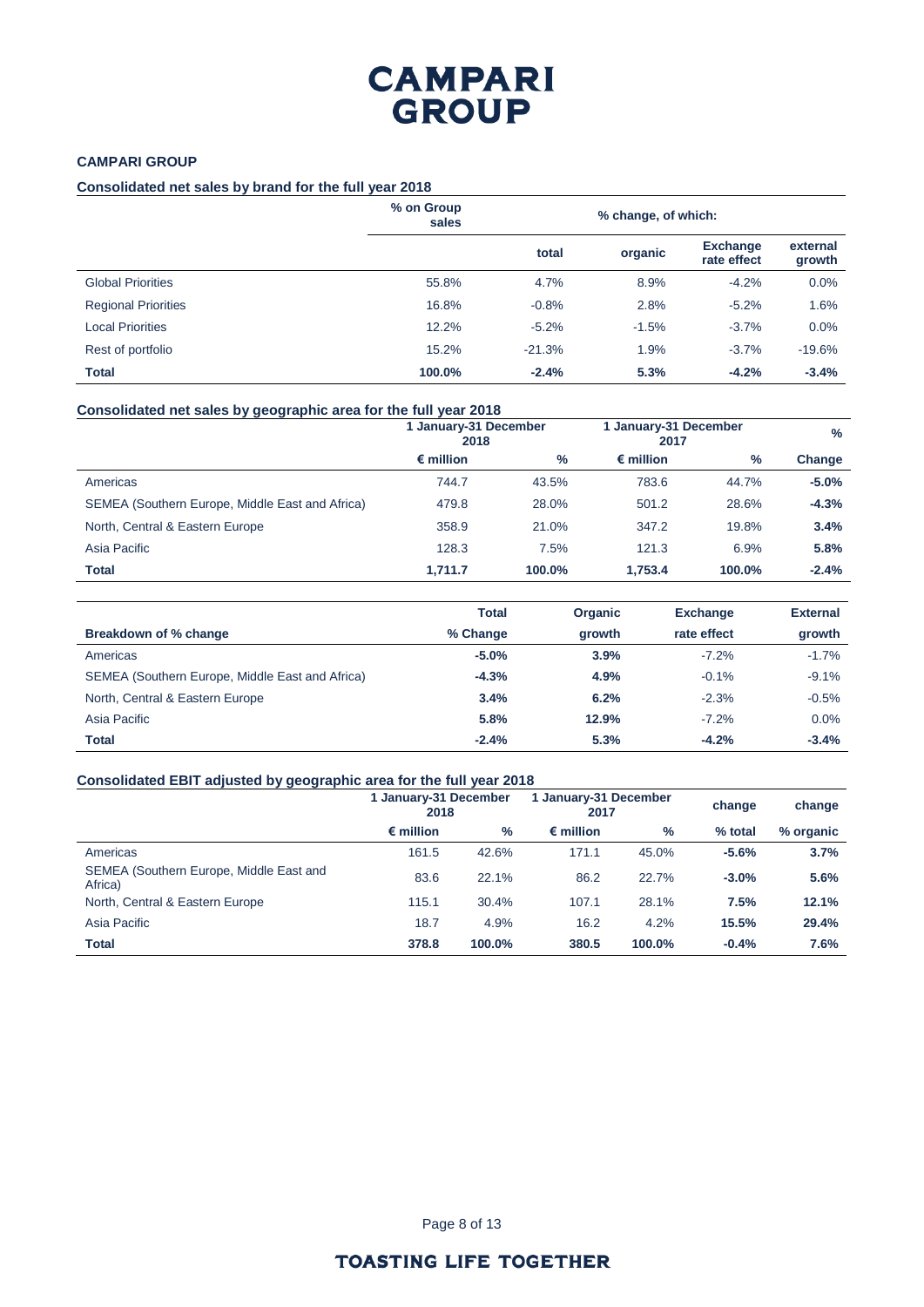## **CAMPARI GROUP**

### **Consolidated income statement for the full year 2018**

|                                                             | 1 January-31 December 2018 |               | 1 January-31 December 2017 |               |           |
|-------------------------------------------------------------|----------------------------|---------------|----------------------------|---------------|-----------|
|                                                             | $\epsilon$ million         | $\frac{0}{0}$ | $\epsilon$ million         | $\frac{0}{0}$ | Change    |
| Net sales $(1)$                                             | 1,711.7                    | 100.0         | 1,753.4                    | 100.0         | $-2.4%$   |
| Total cost of goods sold $^{(2)}$                           | (683.6)                    | (39.9)        | (741.1)                    | (42.3)        | $-7.7%$   |
| <b>Gross profit</b>                                         | 1,028.1                    | 60.1          | 1,012.3                    | 57.7          | 1.6%      |
| Advertising and promotion                                   | (289.2)                    | (16.9)        | (279.9)                    | (16.0)        | 3.3%      |
| <b>Contribution after A&amp;P</b>                           | 738.9                      | 43.2          | 732.4                      | 41.8          | 0.9%      |
| $SG&A^{(3)}$                                                | (360.1)                    | (21.0)        | (351.9)                    | (20.1)        | 2.3%      |
| <b>EBIT adjusted</b>                                        | 378.8                      | 22.1          | 380.5                      | 21.7          | $-0.4%$   |
| Operating adjustments                                       | 1.9                        | 0.1           | 13.9                       | 0.8           | $-86.6%$  |
| <b>Operating profit=EBIT</b>                                | 380.7                      | 22.2          | 394.3                      | 22.5          | $-3.5%$   |
| Financial income (expenses)                                 | (33.8)                     | (2.0)         | (40.0)                     | (2.3)         | $-15.6%$  |
| Adjustments to financial income (expenses)                  | 1.8                        | 0.1           | (24.8)                     | (1.4)         | $-107.3%$ |
| Profit (loss) related to companies valued at<br>equity      | (0.2)                      | (0.0)         |                            |               |           |
| Put options income (charges)                                | 2.3                        | 0.1           | (2.8)                      | (0.2)         | $-182.3%$ |
| Profit before taxes and non-controlling<br><b>interests</b> | 350.8                      | 20.5          | 326.7                      | 18.6          | 7.4%      |
| Group profit before taxes adjusted                          | 347.1                      | 20.3          | 337.7                      | 19.3          | 2.8%      |
| Income Tax expense                                          | (54.5)                     | (3.2)         | 29.7                       | 1.7           | $-283.6%$ |
| <b>Net Profit</b>                                           | 296.3                      | 17.3          | 356.4                      | 20.3          | $-16.8%$  |
| Minority interests                                          |                            | 0.0           |                            |               |           |
| Group net profit                                            | 296.3                      | 17.3          | 356.4                      | 20.3          | $-16.8%$  |
| Group net profit adjusted                                   | 249.3                      | 14.6          | 233.4                      | 13.3          | 6.8%      |
|                                                             |                            |               |                            |               |           |
| Depreciation and amortisation                               | (53.8)                     | (3.1)         | (57.1)                     | (3.3)         | $-5.8%$   |
| <b>EBITDA</b> adjusted                                      | 432.6                      | 25.3          | 437.6                      | 25.0          | $-1.1%$   |
| <b>EBITDA</b>                                               | 434.5                      | 25.4          | 451.4                      | 25.7          | $-3.8%$   |

(1) Net of discounts and excise duties.

(2) Includes cost of material, production and logistics costs.

(3) Includes selling, general and administrative costs.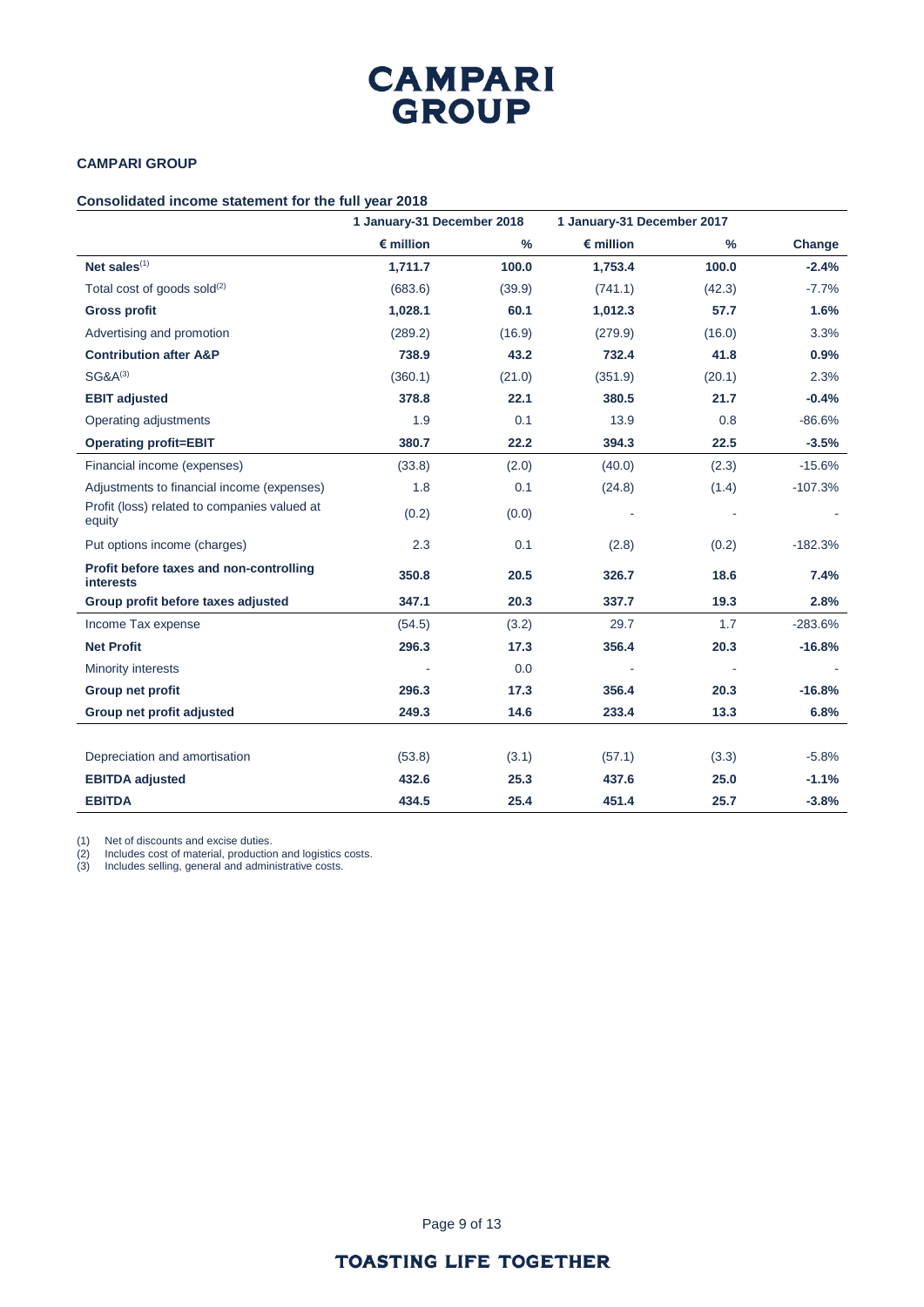## **Consolidated balance sheet as of 31 December 2018**

|                                                            | 31 December 2018   | 31 December 2017   |
|------------------------------------------------------------|--------------------|--------------------|
|                                                            | $\epsilon$ million | $\epsilon$ million |
| <b>ASSETS</b>                                              |                    |                    |
| <b>Non-current assets</b>                                  |                    |                    |
| Net tangible fixed assets                                  | 454.4              | 430.9              |
| <b>Biological assets</b>                                   | 1.0                | 1.0                |
| Investment property                                        | 122.8              | 120.9              |
| Goodwill and trademarks                                    | 2,341.0            | 2,302.7            |
| Intangible assets with a finite life                       | 42.9               | 32.8               |
| Investments in associates and joint ventures               | 0.4                | (0.0)              |
| Deferred tax assets                                        | 38.4               | 43.1               |
| Other non-current assets                                   | 23.9               | 46.5               |
| <b>Total non-current assets</b>                            | 3,024.9            | 2,978.0            |
| <b>Current assets</b>                                      |                    |                    |
| Inventories                                                | 565.3              | 491.4              |
| Current biological assets                                  | 0.8                | 0.4                |
| Trade receivables                                          | 285.9              | 317.5              |
| Short-term financial receivables                           | 29.1               | 9.3                |
| Cash and cash equivalents                                  | 613.9              | 514.5              |
| Income tax receivables                                     | 22.4               | 28.6               |
| Other receivables                                          | 32.3               | 31.8               |
| <b>Total current assets</b>                                | 1,549.8            | 1,393.4            |
| Assets held for sale                                       | 7.8                | 47.7               |
| <b>Total assets</b>                                        | 4,582.5            | 4,419.1            |
| <b>LIABILITIES AND SHAREHOLDERS' EQUITY</b>                |                    |                    |
| Shareholders' equity                                       |                    |                    |
| Share capital                                              | 58.1               | 58.1               |
| <b>Reserves</b>                                            | 2,104.7            | 1,884.5            |
| Parent company's portion of shareholders' equity           | 2,162.8            | 1,942.6            |
| Non-controlling interests' portion of shareholders' equity |                    |                    |
| <b>Total shareholders' equity</b>                          | 2,162.8            | 1,942.6            |
| <b>Non-current liabilities</b>                             |                    |                    |
| <b>Bonds</b>                                               | 778.7              | 995.6              |
| Other non-current liabilities                              | 463.7              | 493.6              |
| Defined benefit obligations                                | 31.6               | 34.4               |
| Provisions for risks and charges                           | 118.7              | 123.7              |
| Deferred tax liabilities                                   | 368.2              | 364.0              |
| <b>Total non-current liabilities</b>                       | 1,760.9            | 2,011.3            |
| <b>Current liabilities</b>                                 |                    |                    |
| Payables to banks                                          | 4.5                | 13.8               |
| <b>Bonds</b>                                               | 218.6              |                    |
| Other financial liabilities                                | 52.5               | 62.1               |
| Trade payables                                             | 216.0              | 225.6              |
| Income tax payables                                        | 13.9               | 21.8               |
| Other current liabilities                                  | 153.4              | 141.7              |
| <b>Total current liabilities</b>                           | 658.9              | 465.1              |
| Liabilities held for sale                                  |                    | 0.1                |
| <b>Total liabilities</b>                                   | 2,419.7            | 2,476.5            |
| Total liabilities and shareholders' equity                 | 4,582.5            | 4,419.1            |

Page 10 of 13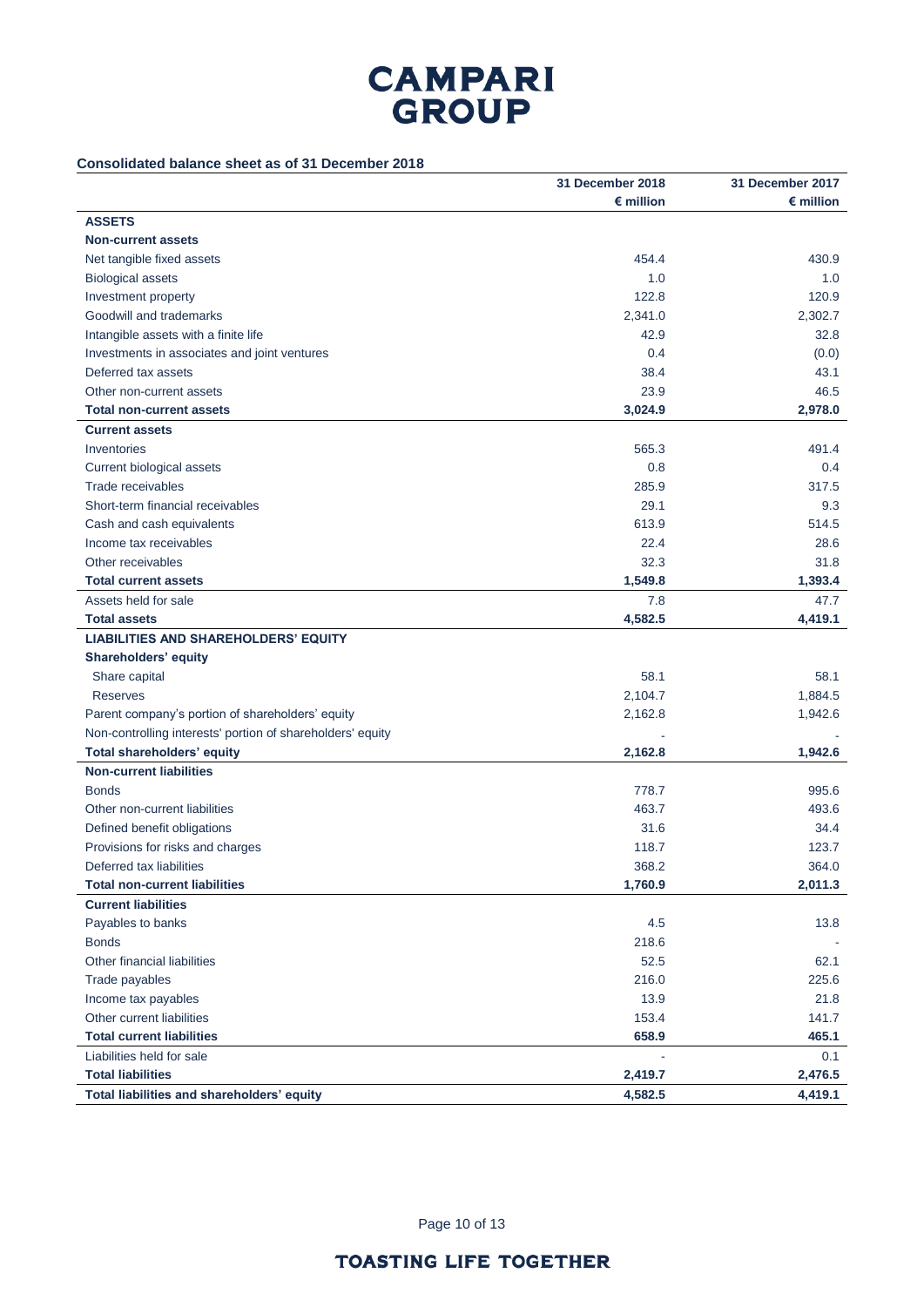

## **Consolidated reclassified cash flow statement as of 31 December 2018**

|                                                                       | 31 December 2018   | 31 December 2017   |
|-----------------------------------------------------------------------|--------------------|--------------------|
|                                                                       | $\epsilon$ million | $\epsilon$ million |
| <b>EBITDA Adjusted</b>                                                | 432.6              | 437.6              |
| Provisions and other changes from operating activities                | (31.1)             | (26.5)             |
| Taxes paid                                                            | (48.5)             | (41.3)             |
| Cash flow from operating activities before changes in working capital | 353.0              | 369.9              |
| Changes in net operating working capital                              | (25.5)             | (58.6)             |
| Cash flow from operating activities                                   | 327.5              | 311.3              |
| Net interests paid                                                    | (22.8)             | (27.0)             |
| Adjustments to financial income (charges)                             | 1.8                | (24.8)             |
| Net capital expenditure                                               | (70.9)             | (32.5)             |
| Free cash flow                                                        | 235.6              | 227.0              |
| (Acquisition) and sale of companies or business division              | 22.2               | 147.0              |
| Dividend paid out by the Parent Company                               | (57.5)             | (52.1)             |
| Other changes                                                         | (62.0)             | (53.8)             |
| Total cash flow used in other activities                              | (97.3)             | 41.0               |
| Exchange rate differences and other changes                           | (4.0)              | (26.6)             |
| Change in net financial position due to operating activities          | 134.3              | 241.4              |
| Put option and earn-out changes                                       | 1.0                | (23.5)             |
| Opening restatements                                                  |                    | (7.2)              |
| Net cash flow of the period = change in net financial position        | 135.3              | 210.8              |
| Net financial position at the beginning of the period                 | (981.5)            | (1, 192.4)         |
| Net financial position at the end of the period                       | (846.3)            | (981.5)            |
|                                                                       |                    |                    |

Page 11 of 13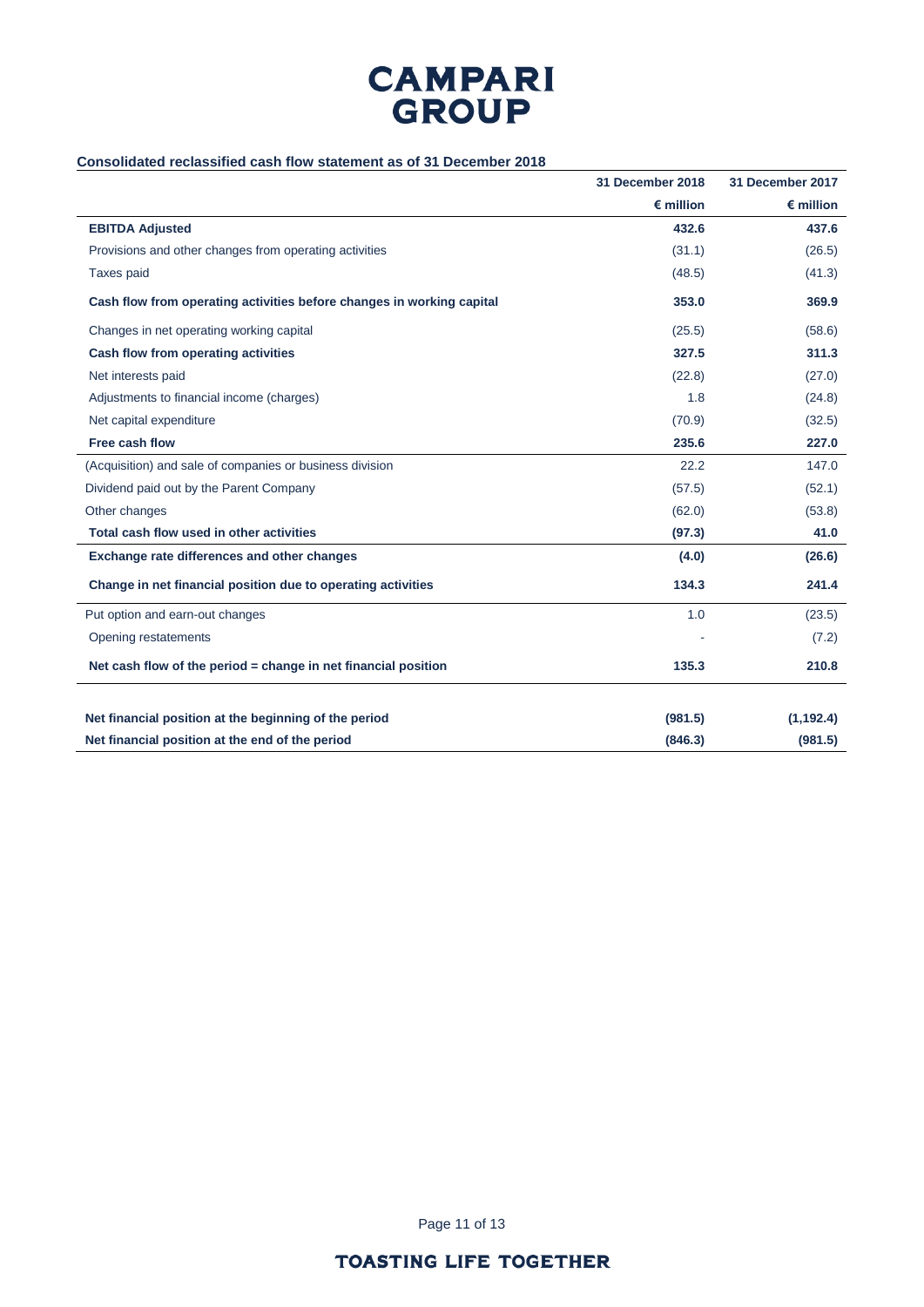

## **IFRS 16 'Leases' estimated effects as of 31 December 2018**

|                                    | FY 2018 reported   | <b>IFRS 16 estimated impact</b> |         |                    |  | FY 2018 after IFRS 16<br>estimated impact |
|------------------------------------|--------------------|---------------------------------|---------|--------------------|--|-------------------------------------------|
|                                    | $\epsilon$ million | $\epsilon$ million              | $\%$    | $\epsilon$ million |  |                                           |
| <b>EBITDA</b> adjusted             | 432.6              | 15.9                            | 3.7%    | 448.5              |  |                                           |
| <b>EBIT</b> adjusted               | 378.8              | 2.4                             | 0.6%    | 381.2              |  |                                           |
| Group profit before taxes adjusted | 347.1              | (0.7)                           | $-0.2%$ | 346.5              |  |                                           |
|                                    |                    |                                 |         |                    |  |                                           |
| <b>EBITDA</b>                      | 434.5              | 15.9                            | 3.7%    | 450.4              |  |                                           |
| <b>EBIT</b>                        | 380.7              | 2.4                             | 0.6%    | 383.1              |  |                                           |
| Group profit before taxes          | 350.8              | (0.7)                           | $-0.2%$ | 350.1              |  |                                           |
|                                    |                    |                                 |         |                    |  |                                           |
| Depreciation                       | (53.8)             | (13.5)                          | 25.0%   | (67.3)             |  |                                           |
| Net financial charges              | (33.8)             | (3.1)                           | 9.2%    | (36.9)             |  |                                           |

|                    | Year end 2018      | <b>IFRS 16 estimated impact</b> |      | <b>Opening balance 2019</b><br>after IFRS 16<br>estimated impact |
|--------------------|--------------------|---------------------------------|------|------------------------------------------------------------------|
|                    | $\epsilon$ million | $\epsilon$ million              | $\%$ | $\epsilon$ million                                               |
| Net financial debt | 846.3              | 83.3                            | 9.8% | 929.6                                                            |

Page 12 of 13